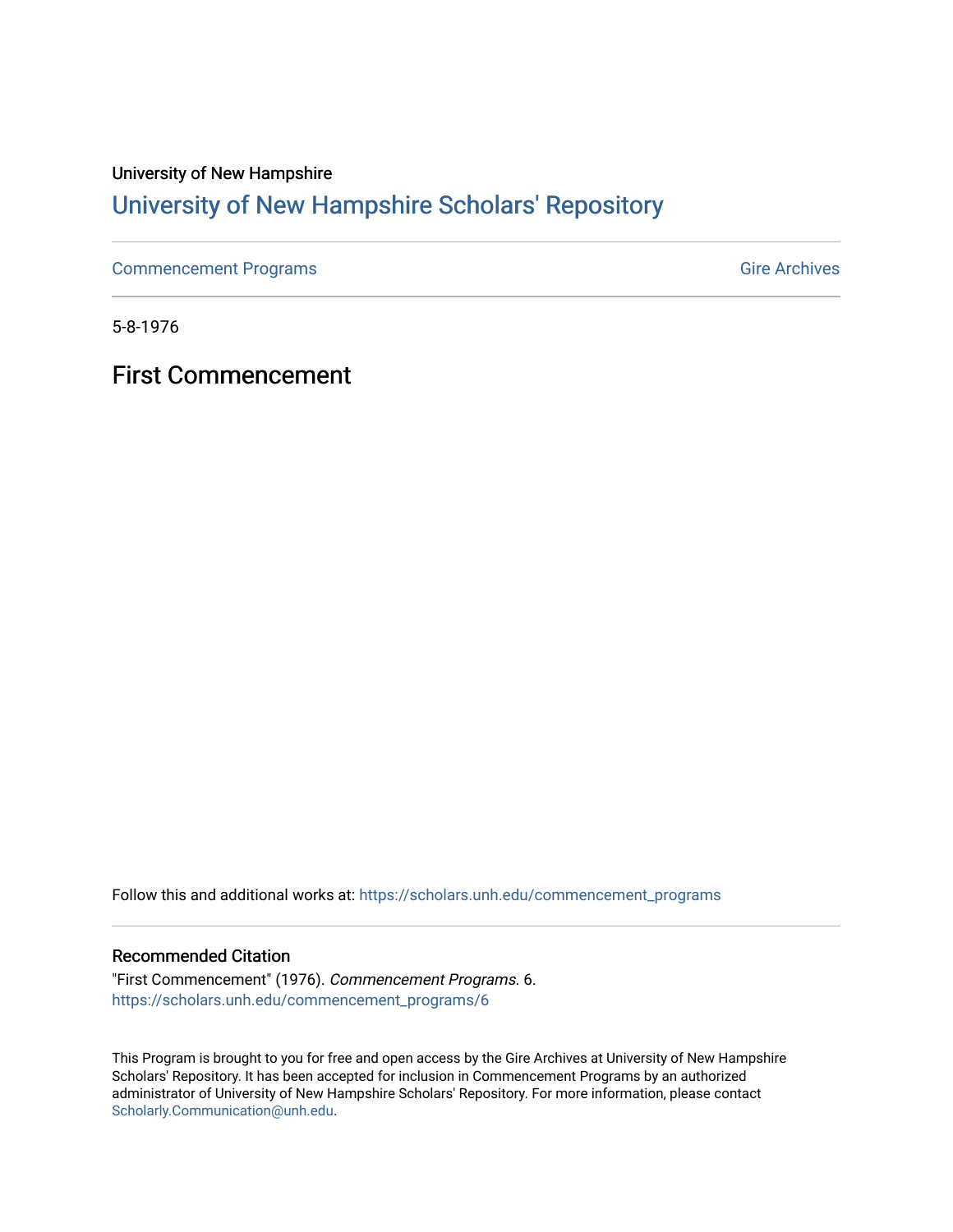

# *First Commencement*

MAY 8, 1976

FRANKLIN PIERCE LAW CENTER CONCORD, NEW HAMPSHIRE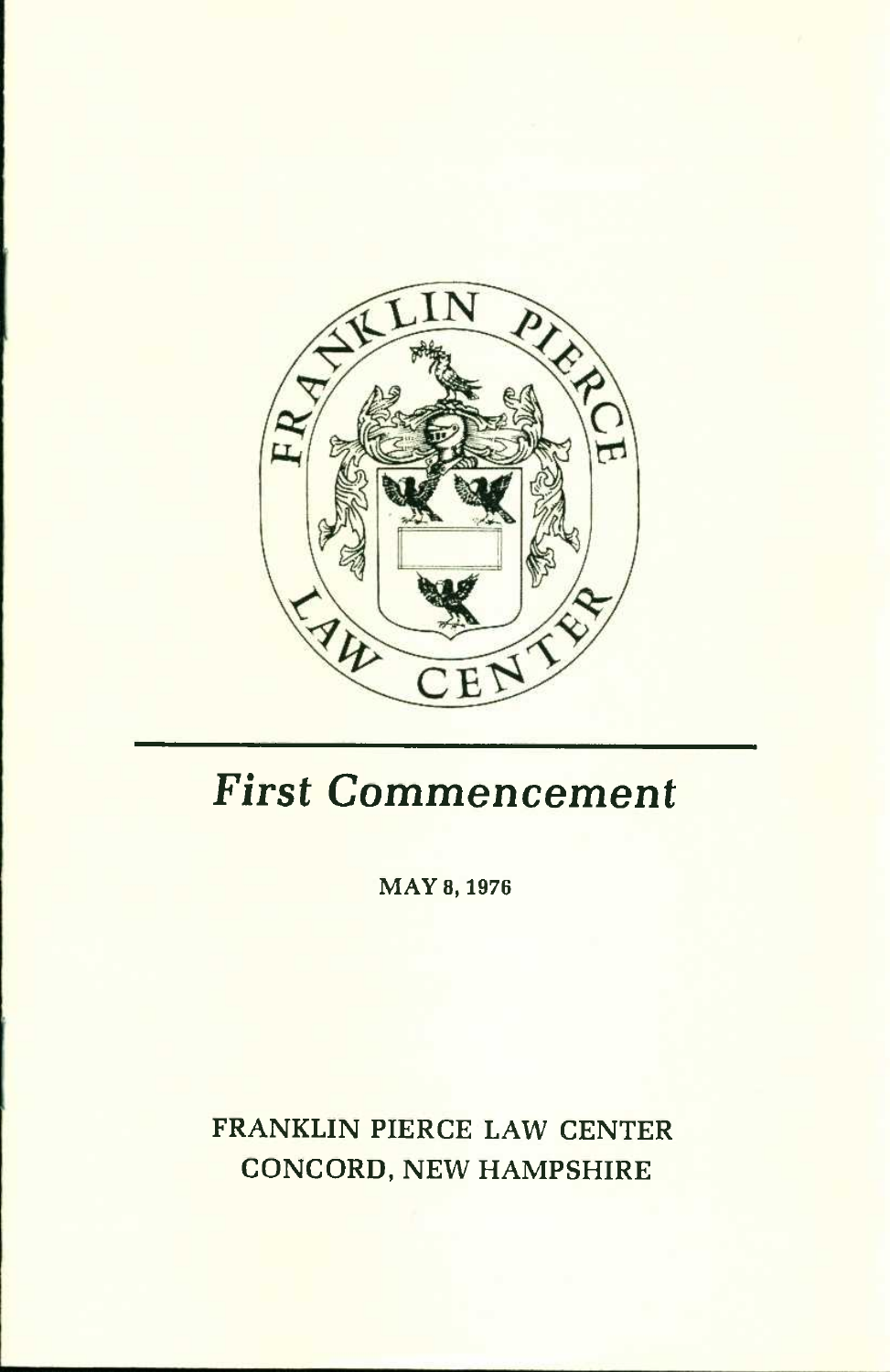# *Order Of Exercises*

PRESIDING Robert H. Rines *Dean of the Law* Center

PROCESSIONAL

#### WELCOME

### **GREETINGS** James H. Hayes Executive Councilor, *State of New Hampshire*

The Honorable Martin L. Gross *Mayor, City of* Concord

Joseph M. Kerrigan, Esq. President, New *Hampshire Bar Association* 

Walter R. Peterson, Jr. President, *Franklin Pierce College* 

> REMARKS Dean Rines

Robert M. Viles *Associate Dean of the Law Center*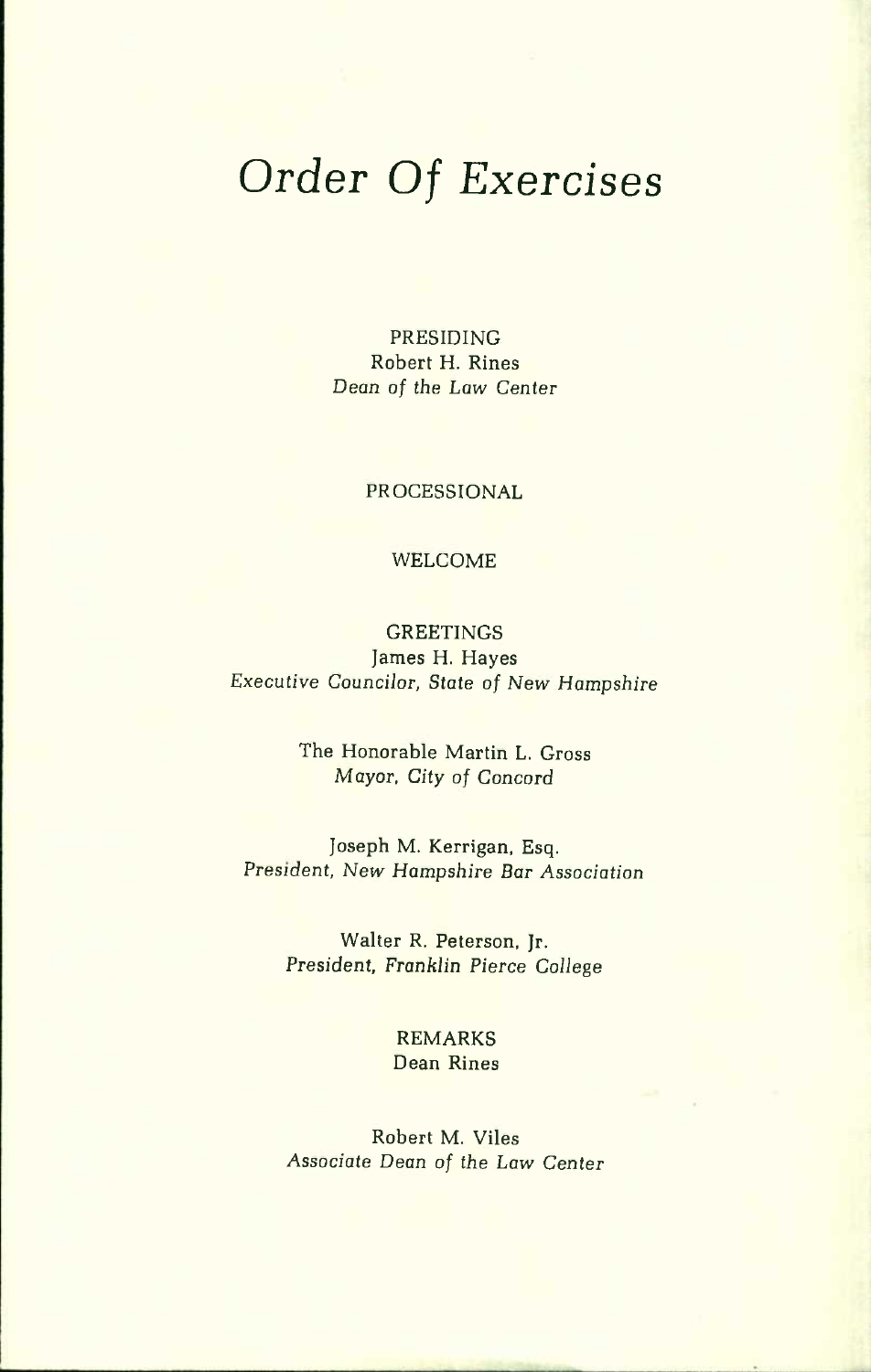#### THE POTENTIAL MEANING OF THE LAW CENTER

To the State and Bench

The Honorable Hugh H. Bownes Judge, *United States District Court District of New Hampshire* 

> To the Legal Profession Stanley M. Brown, Esq.

To the Law/Science Community Kenneth J. Germeshausen Former *Chairman of the Board E.G. &* G., *Inc.* 

#### AWARDING OF JURIS DOCTOR DEGREES

President Peterson

Dean Rines

Francis J. Sawyer Vice *Chairman, Board of Trustees Franklin Pierce College* 

> Blanche Tyson *Registrar*

#### Associate Dean Viles

### CONFERRING OF HONORARY DEGREE President Peterson

Vincent H. Genovese *Chairman, Board of* Trustees Franklin *Pierce* College

### CONFERRING OF CITATION AND CLOSING REMARKS

### NATIONAL ANTHEM

#### RECESSIONAL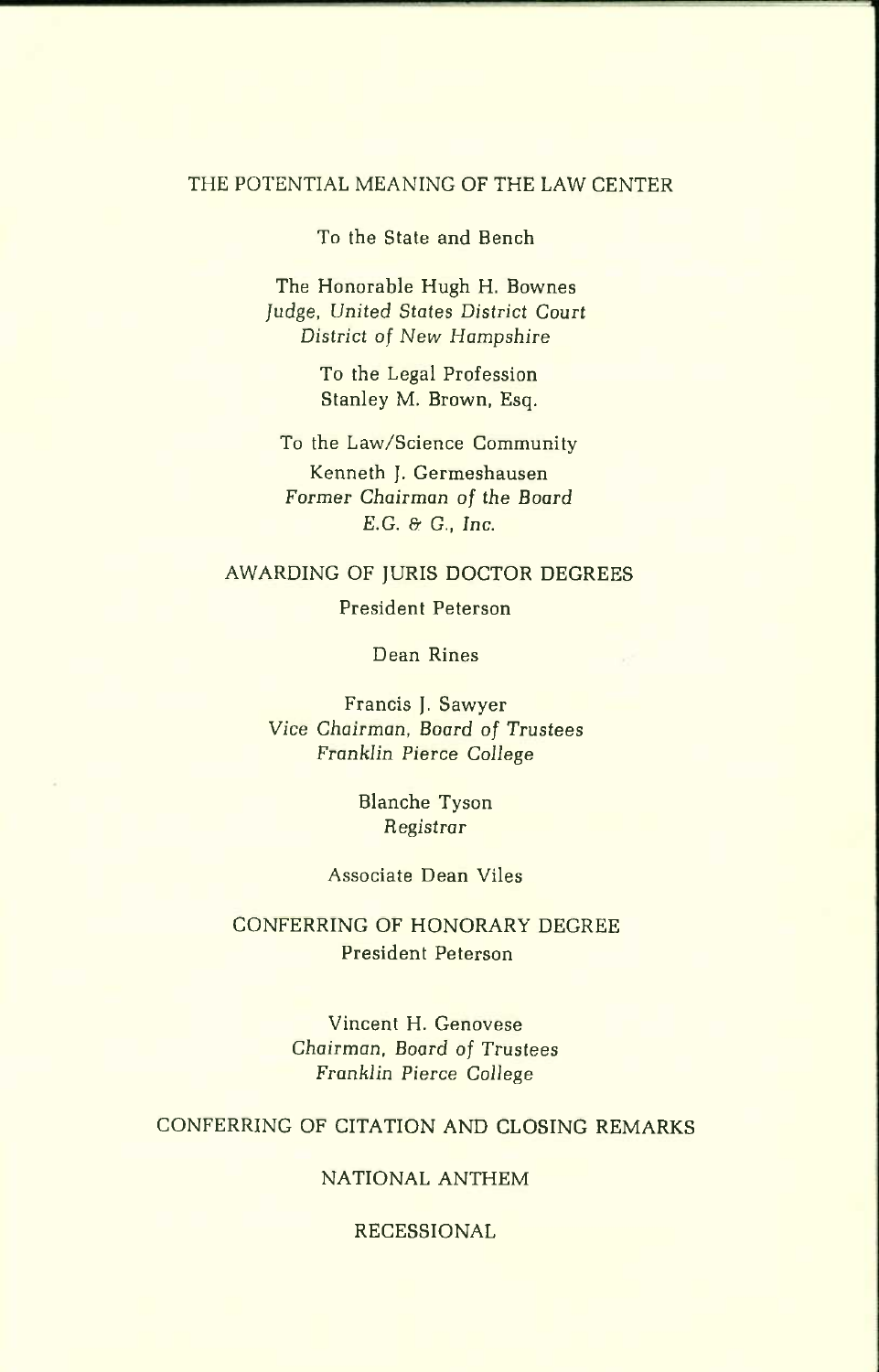# *Candidates for the Juris Doctor Degree*

Michael Scott Ackerman Jericho, New York *B.S.,* Fairleigh *Dickinson College*  Hazel Jean Anderson Rome, Georgia B.A., Berry College James R. Anderson Cincinnati, Ohio B.A., *University of* Maryland Larry Baker Rochester, New York B.A., Bowling Green *University*  Charles Joseph Barry Newton, Massachusetts B.A., *Boston* College Christopher Vernon Bean Jaffrey, New Hampshire B.A., Dartmouth College Edward C. Becker Andover, Massachusetts B.A., *American International* College Charles Miller Belmer, Jr. Easton, Pennsylvania B.A., New England College Robert Cipriano Bliss Montpelier, Vermont B.S., *University of* Vermont Stephen Chace Bridge Somerset, Massachusetts B.A., Southeastern Mass. University Barry J. Brown Portland, Maine B.S., Bates College Stephen John Burlock Fort Fairfield, Maine B.A., *Bowdoin* College Chris William Calivas Dover, New Hampshire B.A., University *of New Hampshire*  Brian Paul Cassidy Danvers, Massachusetts B.S., Salem State College Pamela Dianne Chute Orono, Maine B.A., *University of Maine*  Thomas W. Clarke Nashua, New Hampshire B.A., Pennsylvania *State University*  Michael Clougherty Manchester, New Hampshire B.A., *College of the Holy Cross* 

James E. Conway River Edge, New Jersey B.A., Parsons *College*  Douglas Baxter Cording West Chester, Pennsylvania B.A., *Pennsylvania State* University Robert Lovett Dewees, Jr. Wilmington, Delaware B.A., Wesleyan University Mark Henry Donatelli Northbrook, Illinois B.S., Purdue University Thomas M. Dorner Trenton, New Jersey B.A., *Villanova University*  Joseph Dubiansky Manchester, New Hampshire B.A., Saint *Anthony* Seminary Stephen James Dunn East Northport, New York *B.A., State University of New* York, *College at* Oneonta Todd E. Farkas Little Neck, New York B.A., University of *Massachusetts, Amherst*  Paul Thomas Fitzgerald Laconia, New Hampshire B.A., St. *Michael's College*  James Bruce Fox Springfield, Massachusetts B.B.A., *University of* Massachusetts, *Amherst*  Martin K. Glennon Manchester, New Hampshire B.A., University *of New Hampshire*  Stephen R. Goldman Revere, Massachusetts B.S., Boston *State College*  Kermit Steven Goodman Pittsfield, Massachusetts B.A., *University of* Massachusetts, *Amherst*  John Theodore Grillo Hamden, Connecticut B.A., Kenyon *College: M.A., Univ. of* Durham, England Robin D. Grove Portland, Oregon B.S., *Oregon State University*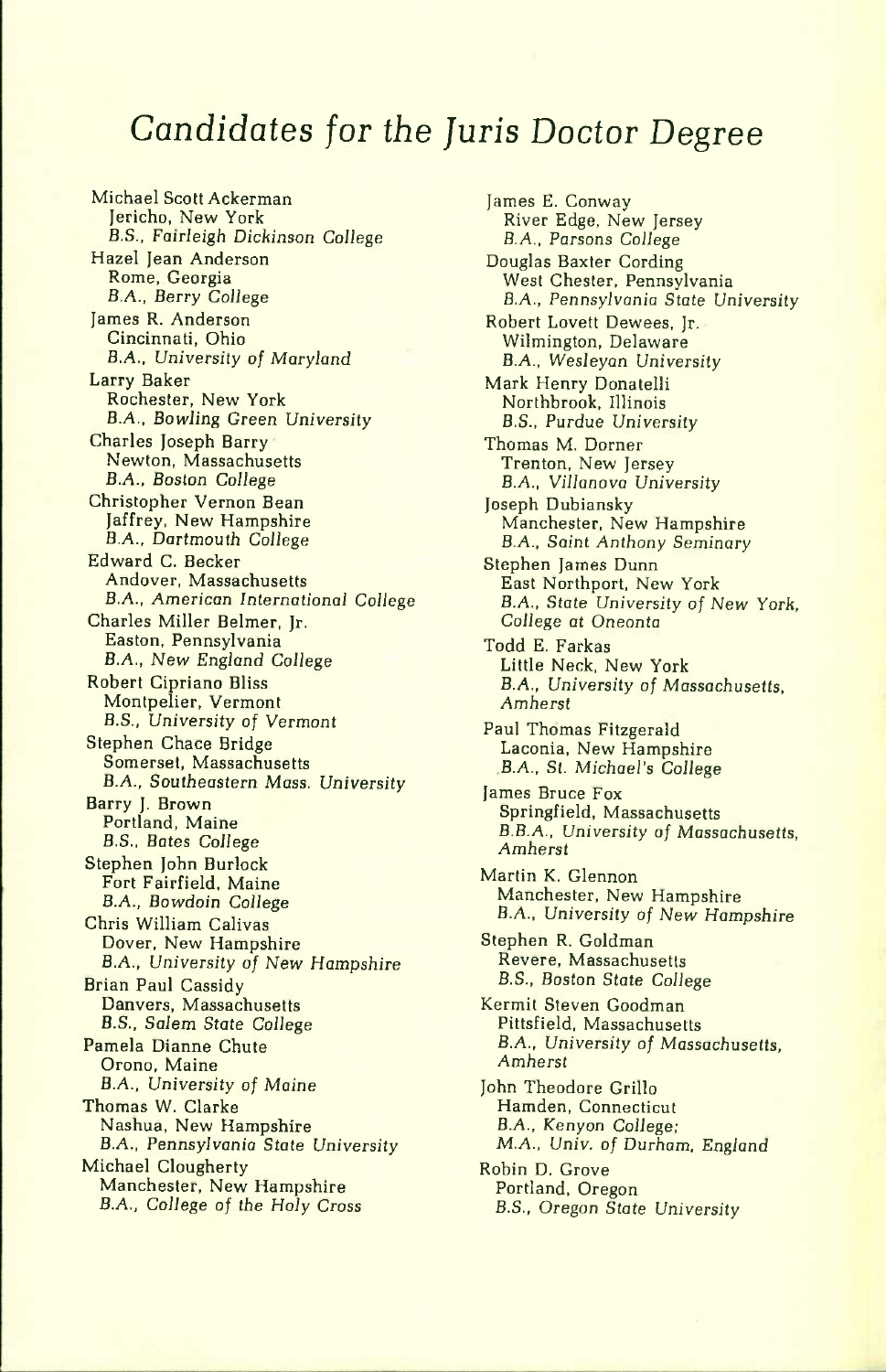William D. Hall Gary, Indiana B.S., *Indiana University*  John G. Hellew Warren, Rhode Island B.A., *Upper Iowa University*  Charles James Herron Collingswood, New Jersey B.S., Scranton *University*  Jay Leland Hodes Concord, New Hampshire B.A., American *University*  Morgan Alexander Hollis Nashua, New Hampshire *B.A.,* Middiebury College Glen Alton Huff Clinton, Maine B.S., University *of Maine,* Orono David Warren Immen Penacook, New Hampshire B.A., *College of the Holy Cross*  Winifred H. Jones-Wenger Chambersburg, Pennsylvania B.A., *Pennsylvania State Univ.*  Arnold J. Karanko, Jr. Newport, New Hampshire B.A., University of *New Hampshire*  Neil M. Kerstein Northampton, Massachusetts B.A., *University of* Massachusetts, *Amherst*  Stephen Charles Kisling Dayton, Ohio B.A., Ohio Wesleyan *University*  Joseph T. Kownacki Erie, Pennsylvania B.A., Gannon *College*  Michael Leonard Lang Long Branch, New Jersey B.A., Monmouth *College, New Jersey*  Christopher Paul Legghio Roseville, Michigan B.A., *University of Michigan*  Herman Lorenzo Lindsay Dorchester, Massachusetts B.A., University of Massachusetts, Boston Jason C. Marcus New York, New York B.A., *Franklin Pierce College*  George Marvin-Smith Vienna, Virginia B.A., *Franklin Pierce College* 

Stephen L. Morris New York, New York B.A., Albany State University Francis J. Murray, Jr. Harrington, Rhode Island B.A., *Seminary* of Our *Lady of*  Providence; M.A., *Marquette* Univ. Richard C. Nale Waterville, Maine *B.A., Univ. of Maine,* Orono Laurence Harmon Nida Salem, West Virginia B.S., Salem College Robert Charles Novy Bayonne, New Jersey B.A., St. Peters College Stephanie Tracy Nute Farmington, New Hampshire B.A., University *of New* Hampshire; M.A., University of *New Hampshire*  Gregory George O'Mahony Barrington, Rhode Island B.A., University of *Colorado*  John W. Pacheco East Hartford, Connecticut B.S., University of Connecticut; M.A., Trinity College Dennis Pizzimenti Concord, New Hampshire B.A., Univ. of Puget Sound Nicholas G. Radano Stratford, New Jersey *B.A., Villanova University*  Dale Wesley Radcliffe Trumbull, Connecticut B.A., Allegheny College; M.A., *Fairfield University*  Alfred Raymond Rego, Jr. Bristol, Rhode Island *B.A.,* Bryant College Harland H. Reid, II Pawling, New York B.A., Pennsylvania *State Univ.*  Randolph J. Reis Millwood, New York B.S., *Fordham* University Robert Blair Rice Fitchburg, Massachusetts B.A., *Cornell University*  Nancy Richards-Stower Yarmouth, Maine B.A., *George Washington Univ.*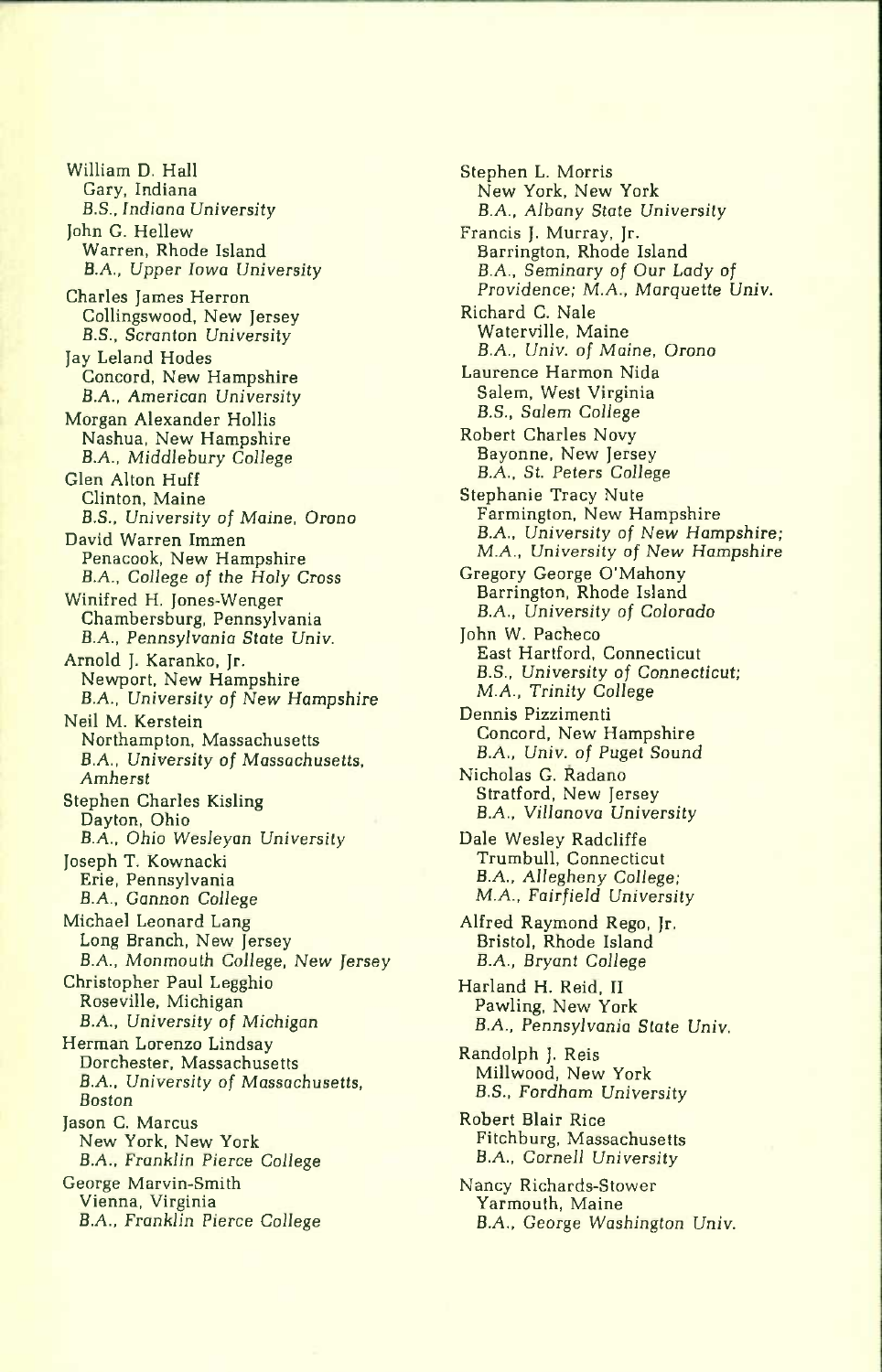Robert Allen Rima Watertown, New York B.A., State University College *at* Oswego Charles Anthony Russell Lynn, Massachusetts B.A,, Salem *State College*  Robert R. Ruud Molina, Illinois *B.A,,* Auguslana *College*  Russell John Sacco, Jr. Highland Lakes, New Jersey B.A., *University of Virginia*  James N. Sessler Weare, New Hampshire B.A., American *University*  Thomas F. Shortill Portland, Maine B.A., Univ. of *Maine, Orono*  Seton David Siff Waterford, Vermont B.A., DePauw University Barry Simon Jackson Heights, New York B.A., Long *Island* University David Sholom Slutsky Brockton, Massachusetts B.A., Univ. *of* Mass., *Amherst*  Barry Marc Snyder Springfield, New Jersey B.A., *University of* Miami Glenn L. Stephenson Carson City, Nevada B.A., *University of Nevada* 

Harley Damon Swanson Denver, Colorado B.A., *University of Colorado; M.S., Colorado State* University; *Ph.D., Colorado* State *University*  Richard E. Szumowski Woodside, New York B.A., Long Island University David L. Thomas Fort Lauderdale, Florida B.A., *Oakland* University; *M.A., Florida* Atlantic University Diane Berry Tucker Contoocook, New Hampshire B.A., Denison *University*  Janet E. Vail Boyds, Maryland B.A., *Maryville College*  Lloyd A. Walmsley Peabody, Massachusetts B.S., Mass. *College of Pharmacy*  H. Brian Wilson, III Stamford, Connecticut B.A., *Univ. of Rhode Island*  Douglas James Wood Rutherford, New Jersey B.A., *Univ. of Rhode Island*  Steven F. Wright West Buxton, Maine B.A., Univ. of *Maine,* Orono Howard D. Zuckerman Paterson, New Jersey B.A., Ramapo College of *N .f.* 

## *Candidate for the Honorary Degree of Doctor of Science*

Kenneth J. Germeshausen

### *Citation for Meritorious Service*

Philip A. Hazelton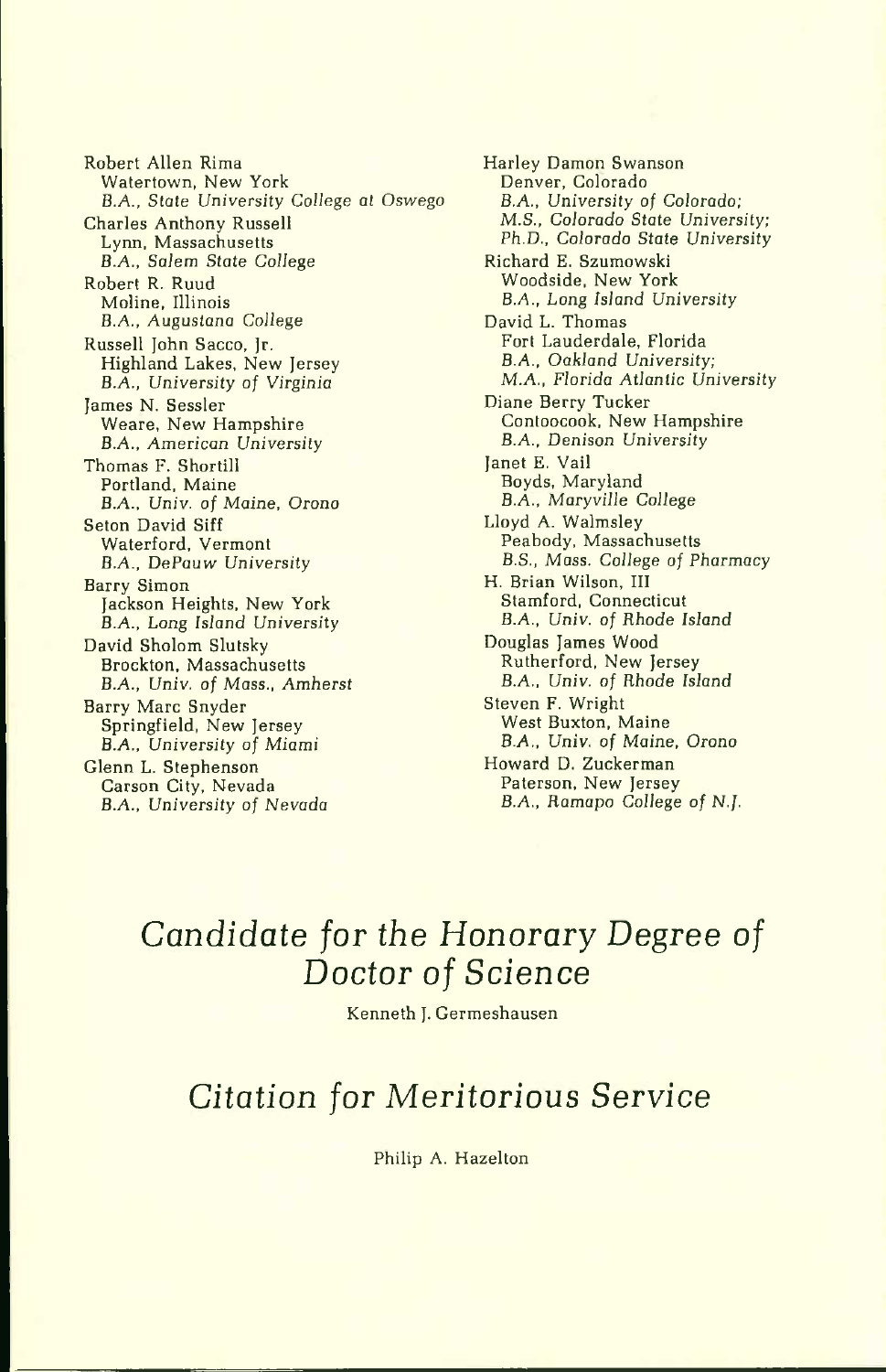### *Commencement Committee*

Howard S. Curtis, Chairman *Secretary of the Law Center* 

> Victoria F. Harding *Secretary*

Harold T. Judd '78

David K. Pinsonneault '77 *Director, Public Relations* 

Jeannie Walden *Financial Administrator* 

## *Marshalls*

F. Dane Buck, Jr., Chief Marshal Associate *Professor of Law* 

> Richard A. Hesse *Professor of Law*

Bill Joyner *Associate* Professor *of Law .* 

Hugh H. Gibbons *Associate* Professor *of Law* 

# *Music*

University of New Hampshire Brass Ensemble *Director, James West* 

Commencement March *Composed by the Dean of the Law* Center Arrangement by *Branch* Sanders *'77*